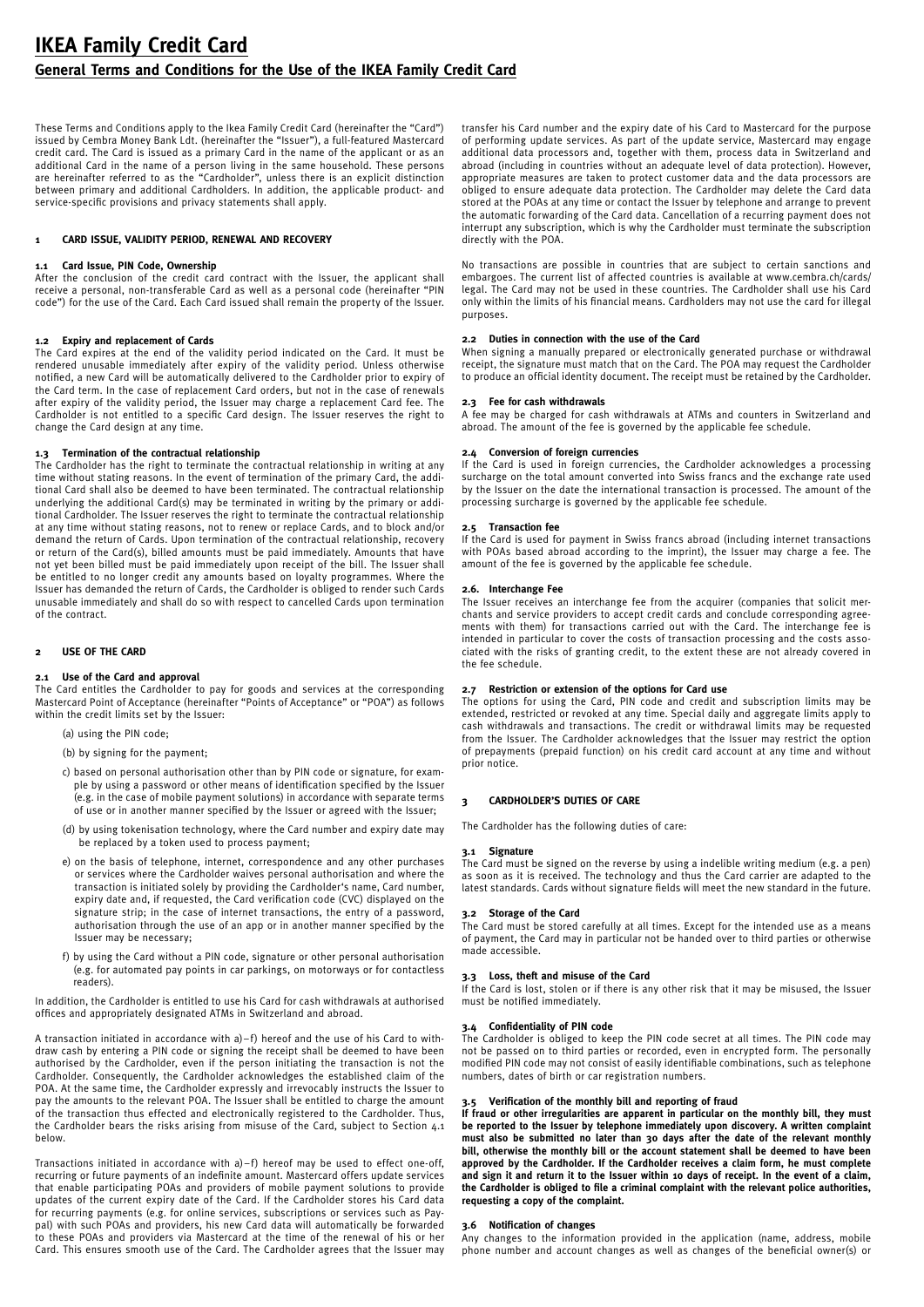nationality) as well as any significant deterioration in income or financial circumstances must be notified to the Issuer immediately in writing. In addition, the Issuer must be informed immediately if changed facts give rise to new tax liability outside Switzerland, particularly in the USA. Until receipt of a new address, notices from the Issuer to the last reported address shall be deemed to have been validly delivered.

# **3.7 Payment transactions on the Internet**

If a payment method supported by the Issuer or the merchant is available with increased security (e.g. SecureCode or Identity Check from Mastercard), the Cardholder is obligated to use it.

# **3.8. Means of access**

The Issuer may provide the Cardholder with personal Means of Access, e.g. access app, PIN code, SMS activation code (hereinafter "Means of Access"). These Means of Access enable the Cardholder to identify himself during the use of the Issuer's digital services and may only be used for the intended purpose. The Issuer may modify the personal Means of Access at any time. The Issuer is authorised to send the Cardholder confirmation and activation codes, which can be used once, to the mobile phone number provided to the Issuer for this purpose; we are unable to rule out the possibility that it may be possible for third parties such as network or service operators to draw conclusions about the banking relationship or to gain access to bank client information.

Any person who has successfully identified himself using the Cardholder's personal Means of Access shall be deemed authorised to issue binding instructions to the Issuer. In such case, the Issuer shall carry out the identity check with the standard of care customary in the business. Accordingly, the instructions received shall be deemed to have been issued by the Cardholder. The Issuer will be deemed to have properly performed its contractual obligations if it follows these instructions in the ordinary course of business.

**3.9 Renewal** If the Cardholder does not receive his new Card at least 10 days before the expiry date of the previous Card, he must notify the Issuer immediately.

# **4 RESPONSIBILITY AND LIABILITY**

**4.1 Assumption of losses where there has been no fault on the part of the Cardholder** If the Cardholder has complied with the duties of care specified in section 3 and is not otherwise at fault, the Issuer shall bear any losses incurred by the Cardholder as a result of misuse of the Card by third parties or as a result of forgery or falsification of the Card by third parties. "Third parties" do not include closely related persons, relatives or persons otherwise associated with the Cardholder, such as life partners, authorised representatives and persons living in the same household as the Cardholder. Losses for which an insurance company is responsible, as well as any consequential losses of any kind, to the extent permitted by law, are not covered. In the event of any loss being assumed by the Issuer, the Cardholder must assign his claims arising from the event of loss to the Issuer.

# **4.2 In the event of a breach of the duties of care**

A Cardholder who fails to comply with his duties of care shall be fully liable for all losses resulting from misuse of the Card until such time as a possible block is effective.

#### **4.3 For transactions concluded with the Card**

The Issuer disclaims any warranty or liability for the transactions concluded using the Card; in particular, any complaints regarding goods or services purchased as well as differences of opinion and claims arising from these legal transactions must be settled directly with the relevant POA. Nevertheless, Cardholders must still pay the full amount of the monthly bill by the due date.

# **4.4 If the Card is not accepted**

The Issuer accepts no liability in the event that a POA refuses for any reason to accept the Card or if payment cannot be made with the Card for technical or other reasons. The same shall also apply in cases where the card cannot be used at an ATM, or if the card is damaged or rendered unusable by an ATM.

# **4.5 For additional Cards**

The primary Cardholder shall be jointly and severally liable without limitation for all obligations arising from the use of the additional Card and undertakes to pay for them. Liability for losses arising from misuse by third parties or as a result of forgery or falsification are governed by Section  $4.1$ .

**4.6 Upon termination of the contractual relationship, recovery or return of the Card(s)**  The right to use the Card, in particular also for telephone, correspondence or internet orders, shall expire, in any event, upon termination of the contractual relationship or after the return of the Card has been requested or it has been returned. Even after termination of the contract or after the return of the Card has been requested, the Cardholder is liable for any losses caused by him. Unlawful use of the Card may result in civil and/ or criminal prosecution.

#### **5 TERMS OF PAYMENT/FEES**

**5.1 Options and description** The Cardholder is provided with an overview of the transactions on a monthly basis in a bill indicating the transaction and posting date, the POA and the transaction amount in the Card currency and, where applicable, in the transaction currency. The transaction date is also the due date. The Issuer may charge fees for sending the monthly bill by post as well as for deposits at the post office counter. The amount of the fees is governed by the applicable fee schedule. The following payment options are available to the Cardholder:

- a) payment of the entire net bill amount within 20 days of the bill date. For transactions effected during the current billing period, no interest accrues upon timely payment, and these amounts are therefore billed in the first bill without interest;
- b) LSV/Debit Direct: Direct debit of the bank or postal account specified in a separate order. If, in the case of LSV/Debit Direct, the debit is rejected by the

correspondent bank, the Cardholder must pay the outstanding bill amount by payment slip;

c) payment in monthly instalments in accordance with the following payment and credit terms:

The minimum amount to be paid each month shall be determined by the Issuer and is indicated on the monthly bill. It is equal to at least 3% of the total outstanding monthly billed amount, but at least CHF 50.00. If the Cardholder avails himself of the option of partial payment, he shall be charged the contractually agreed annual interest on all billed amounts up to full payment to the Issuer. The interest is calculated from the relevant transaction date and shown separately in the next monthly bill and billed there along with the unpaid amount of the last monthly bill and the new withdrawals made since then. Partial payments shall be credited in respect of further interest from the date of receipt of payment. The Issuer may at its own discretion offset partial payments against individual outstanding amounts. The Cardholder may pay the entire outstanding amount at any time. If he exercises this right, no further credit interest shall be charged as of the date of receipt of payment. The Issuer may apply a reduced annual interest rate for transactions with certain POAs. The relevant applicable provisions on the reduced annual interest rate may be requested from Customer Service or accessed on the internet at ikea.ch/creditcard.

#### **5.2 Payment default**

If the minimum amount is not paid by the date indicated on the monthly bill, the Cardholder shall be immediately in default upon expiry of this deadline without any requirement for a reminder and shall pay default interest in the amount of the contractually agreed annual interest retroactively from the relevant transaction date. Following the occurrence of the default, the Issuer shall be entitled to charge a fee for each bill or reminder until the outstanding amounts have been settled. In the event of repeated payment default, the Issuer shall be entitled, in the event it is unsuccessful in making contact in writing or orally, to send payment reminders to the Cardholder by text message and/or e-mail. This right of the Issuer exists irrespective of whether the Cardholder has consented to the use of electronic communication.

#### **5.3 Exceeding the credit limit**

Any outstanding amounts in excess of the credit limit must be settled immediately and in full.

**5.4 Fees and other costs** The fees and other costs charged by the Issuer in connection with these Terms and Conditions and the use of the Cards shall be charged to the Cardholder in accordance with a separate fee schedule. The fee schedule forms part of these Terms and Conditions. The currently applicable fee schedule may be requested from Customer Service or accessed on the internet at ikea.ch/creditcard.

# **5.5 Reimbursement of additional expenses**

The Cardholder is obliged to reimburse the Issuer for all other expenses (e.g. debt enforcement costs) incurred by the Issuer in the recovery of claims due under this Agreement.

#### **6 AMENDMENTS TO TERMS AND CONDITIONS**

The Issuer reserves the right to amend these Terms and Conditions and the other terms at any time. Such changes shall be notified to the Cardholder in writing or electronically (e.g. in the e-service) and shall be deemed to have been approved unless the Cardholder terminates the Card within 30 days and returns it to the Issuer or continues to use it after notification.

#### **7 DATA AND DATA PROTECTION**

#### **7.1 Privacy Statement**

In addition to these provisions, the Cardholder shall take note of Issuer's Privacy Statement.

# **7.2 Obtaining information and documents, credit checks**

The Issuer is authorised to obtain information in connection with the issue and use of the Card, e.g. from other companies of the Cembra Group (a current list can be found at www.cembra.ch/gruppe, hereinafter "Group Companies"), banks, external credit bureaus, government agencies, the Central Office for Credit Information (ZEK), the Consumer Credit Information Office (IKO) or other agencies, as well as to forward reports to the ZEK, the IKO and to other agencies where required by law. The Cardholder acknowledges the right of the ZEK and the IKO to make such data available to its members. The Cardholder acknowledges the right of the ZEK and the IKO to make such data available to its members. The Cardholder agrees that the Issuer may also include the corresponding information, as well as any other data derived from the relationship with the Issuer, in its own credit database, and authorises the Issuer and all Group Companies to exchange the Cardholder's personal data amongst themselves for credit risk purposes and to process them for such purposes.

### **7.3 Telephone number display, recording of telephone calls, IVR and anti-fraud**

The Issuer is entitled to contact the Cardholder, displaying its telephone number. The Issuer is entitled to record telephone conversations with the Cardholder. All information received will be treated confidentially. At the Issuer's option, telephone conversations may be conducted automatically via the interactive voice response (IVR) system or in person. As part of prevention or of measures against cases of fraud and misuse, the Issuer is further entitled to send warnings and notices to the Cardholder concerning credit limit overruns and the like via electronic means (in particular text and/or email). This right of the Issuer exists irrespective of whether the Cardholder has consented to the terms and conditions governing the use of electronic means of communication. The Cardholder is aware that third parties such as network and service operators may draw conclusions about the banking relationship and gain access to bank client information.

**7.4 Data processing for marketing purposes** The Cardholder authorises the Issuer and the Group Companies to use his data from the relationship with the Issuer for marketing purposes and evaluations in Switzerland and abroad and to create profiles from the data. The Cardholder also agrees that his data